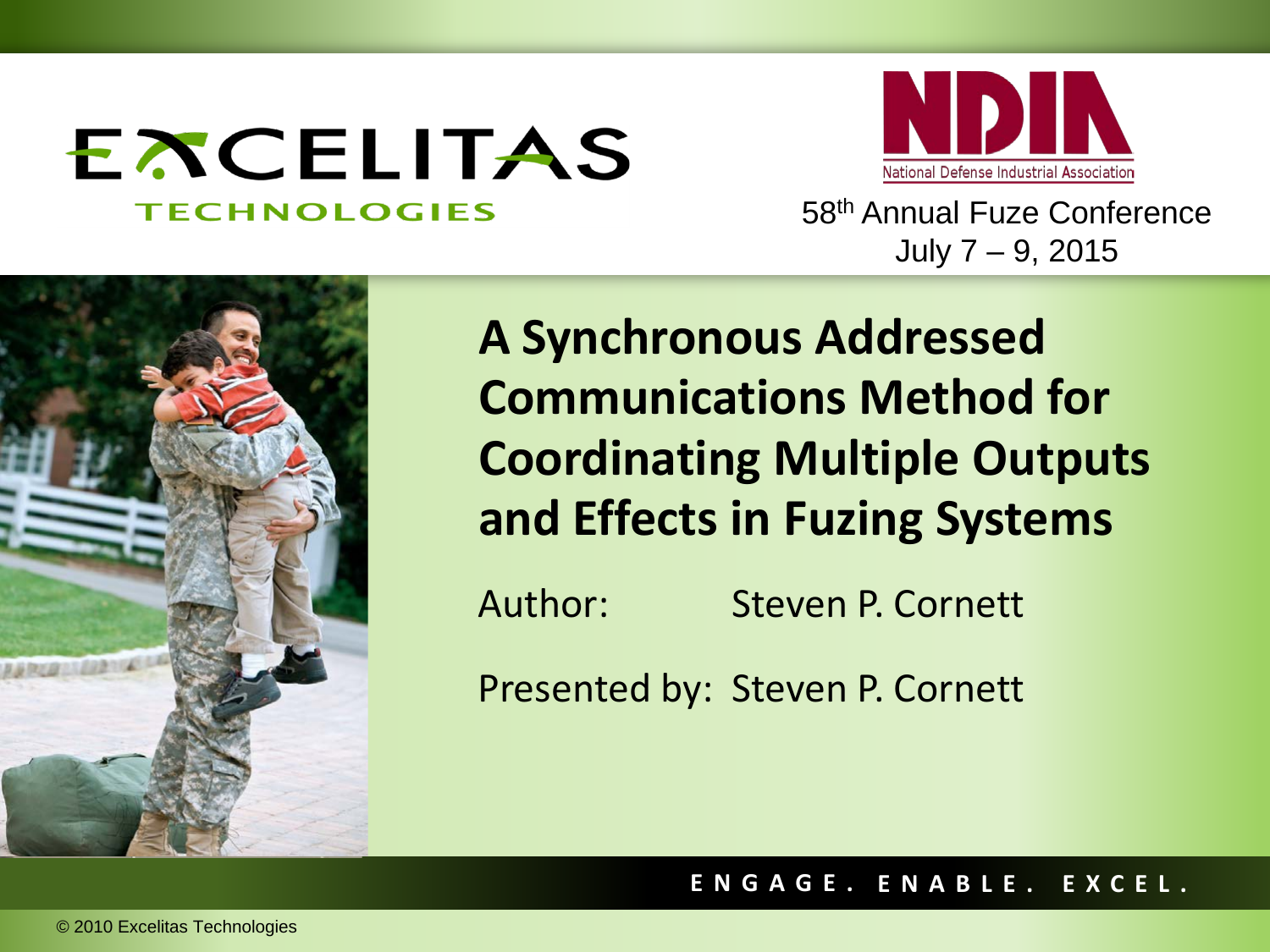

- Problem Definition
	- Selectable yield warheads require multiple effects
	- Multiple Effects useful in Multiple-layer penetration weapons
	- Robust and simple means to set multiple firing modules are required
		- Reduces manufacturing costs
		- Lowers number of conductors of cables & size of connectors
- Excelitas proposes a multi-drop network system to set multiple effects
- This presentation will cover
	- The elements used in the proposed communication interface
	- An explanation of how the elements interact
	- The work to date on the development of the interface
	- The path forward toward interface development

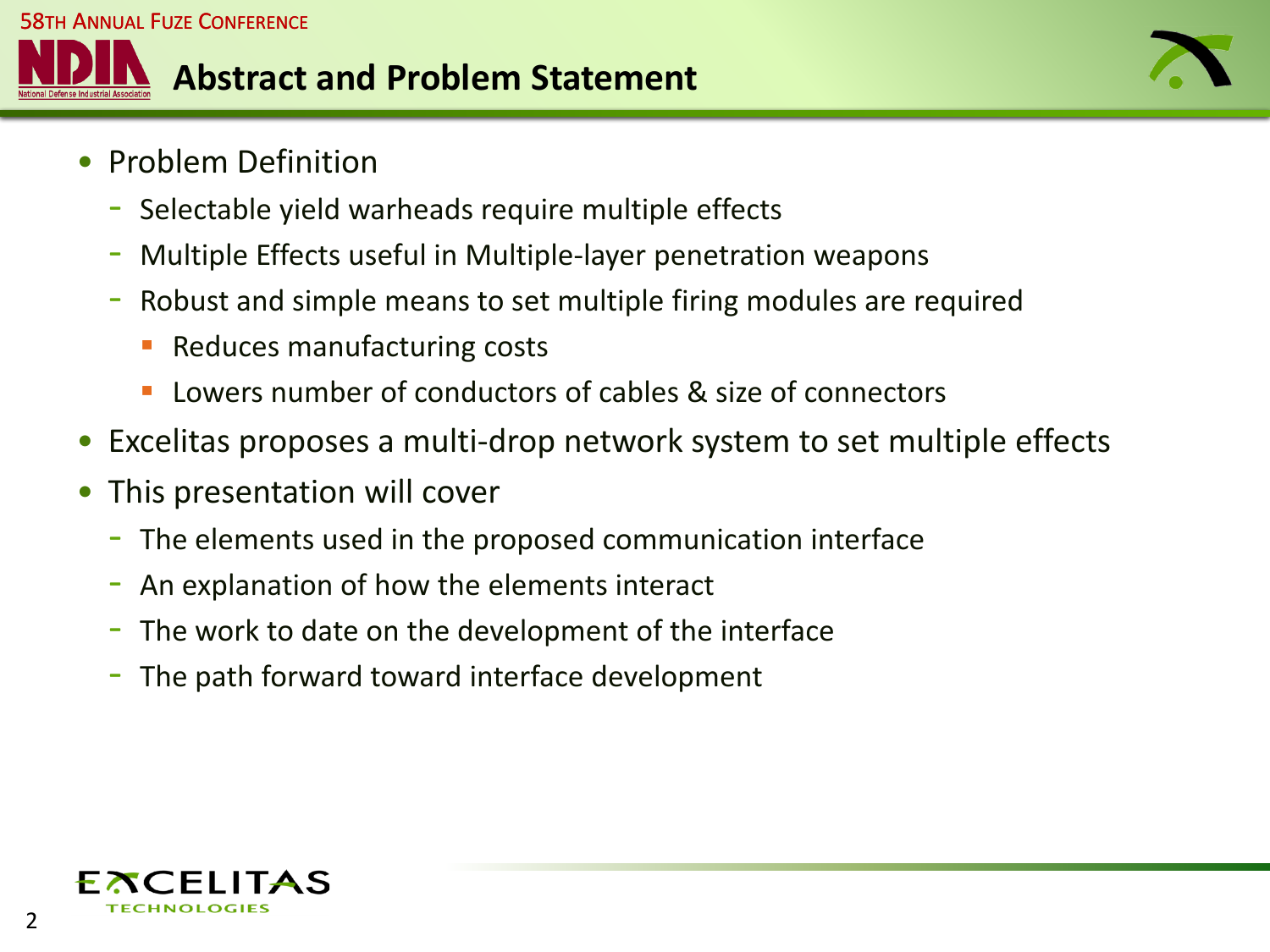



- Motivation for the effort
	- Originally motivated in response to NAC (National Armaments Consortium) research topic FUZ-15-27
		- Requested development of low voltage power and communication protocols for selectable yield, multi-mode, and multi-purpose warheads
	- The solution needs to be compliant with Fuze industry standards
		- **MIL-STD-1901A for Ignition Safety Devices (ISD)**
		- MIL-STD-1316 for Electronic Safe and Arm Devices (ESAD)
- The proposed system integrates commercially available networking systems with a robust 4-wire networking system
	- The solution should allow the operation of an internal data bus
	- Should also have a Electronic Module (EM) to multiple Firing Module (FM) interface that will be robust in a missile environment
		- **Selected ARINC-429 physical layer interface** 
			- ARINC (Aeronautical Radio Incorporated)
				- **Tutorial from Avionics Interface Technologies:** [http://aviftech.com/files/2213/6387/8354/ARINC429\\_Tutorial.pdf](http://aviftech.com/files/2213/6387/8354/ARINC429_Tutorial.pdf)

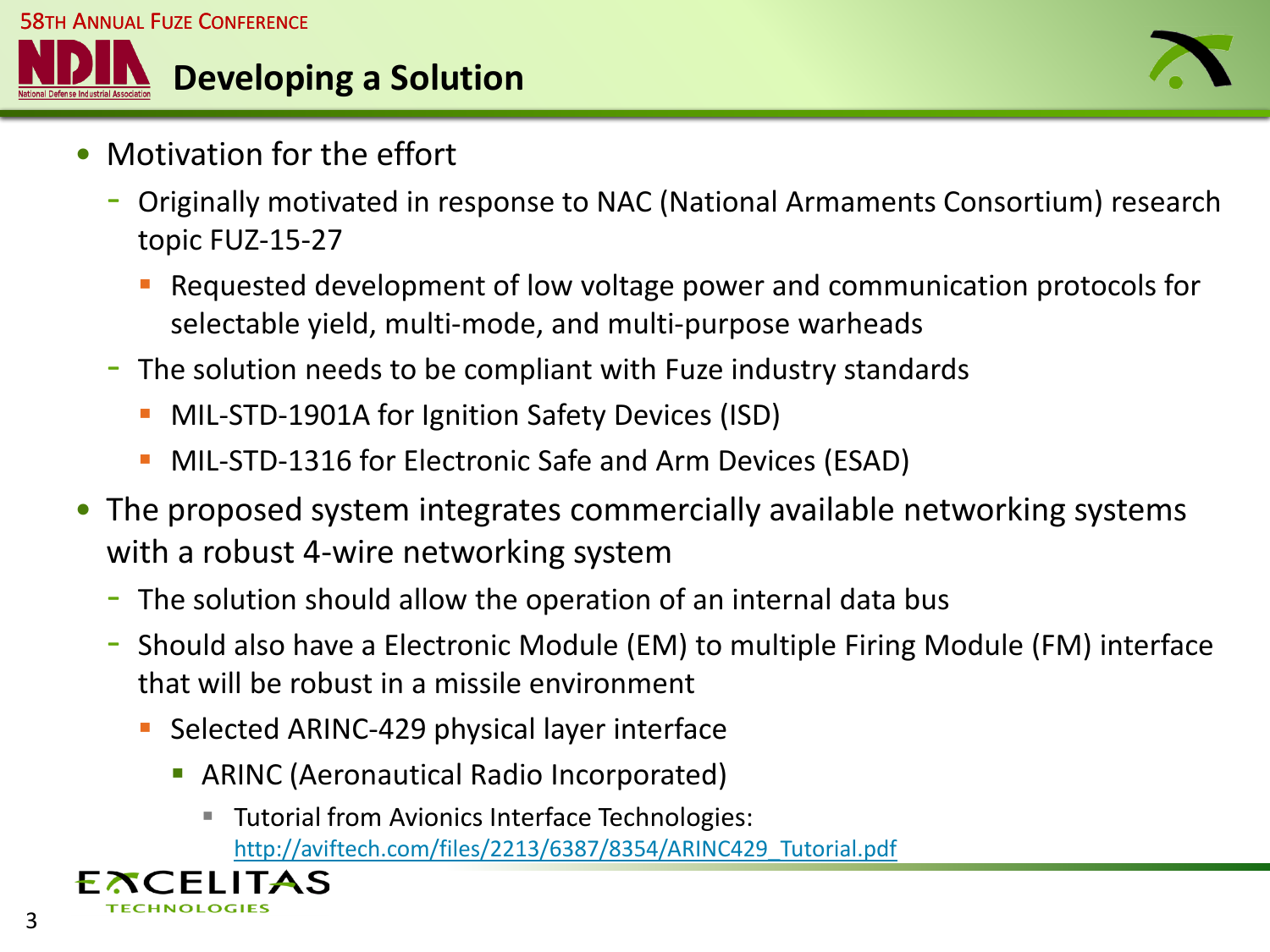



- The I<sup>2</sup>C (Inter-Integrated Bus) is a multiple-master, multiple-slave bus introduced by Philips (now NXP) in 1982
	- Originally developed to allow microprocessor control of electronics through slave peripheral devices
	- Widely adopted as a standard by the electronics industry
- I 2C is used in a wide variety of peripheral components useful to the defense industry
	- Digital Potentiometer
	- Non-volatile Memory (EEPROM, Flash, etc.)
	- Data acquisition
		- Analog to Digital Converter (A/D)
		- Digital to Analog Converter (D/A)
		- Temperature Sensors
		- Digital Output Accelerometer
	- Port Extension

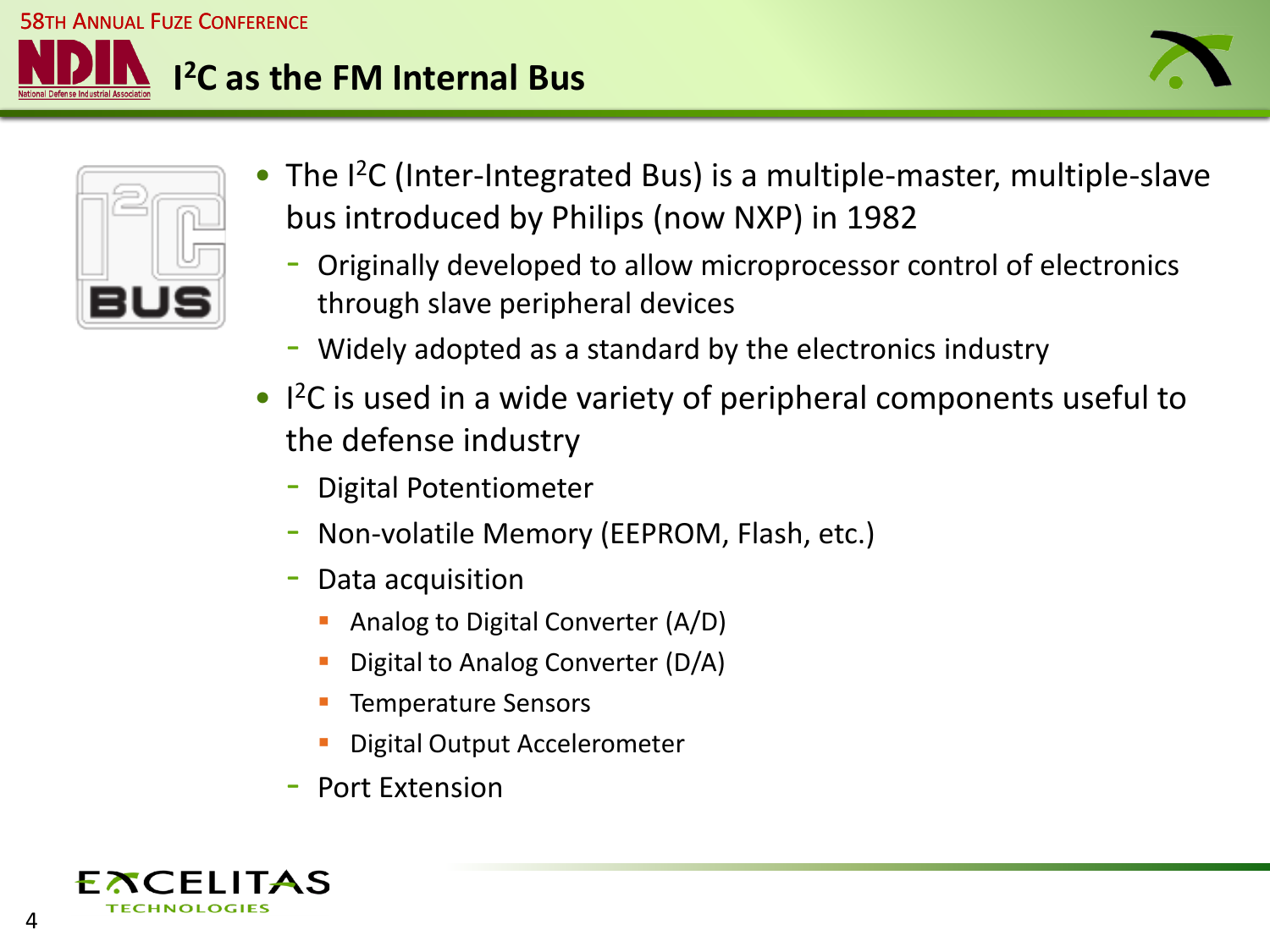



- I<sup>2</sup>C Components used in Fuzing
	- Digital Potentiometer
		- **Calibration**
		- **Analog Timer (as above)**
	- Data Acquisition
		- Time, temperature, acceleration
	- Mux and Switches
	- Non-volatile Memory





5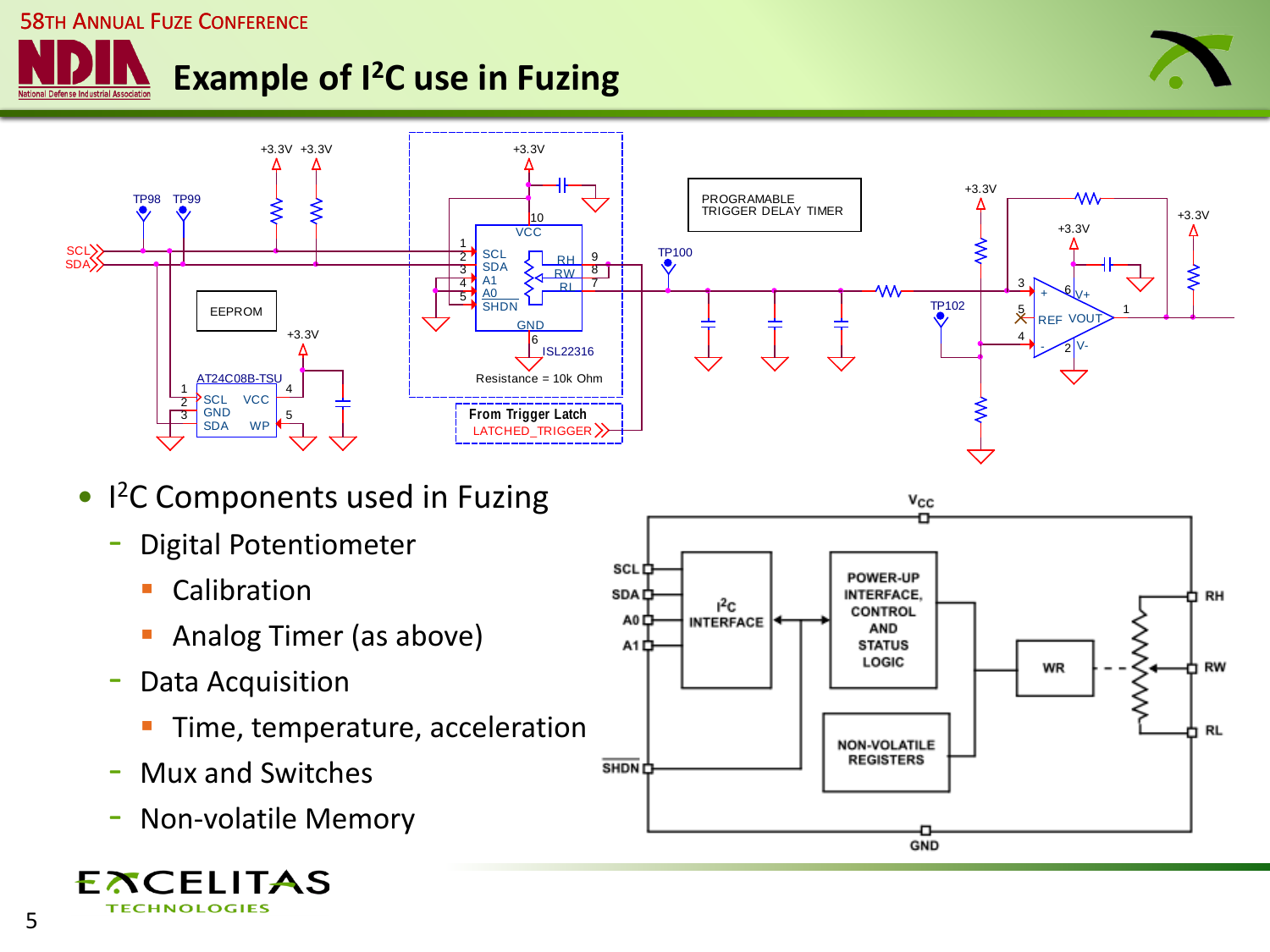



- SPI (Serial Peripheral Interface) is a synchronous full-duplex bus developed by Motorola Semiconductor (now spun off as Freescale)
	- Data is exchanged through a circular buffer
	- De facto standard available on microcontrollers and programmable logic
- Bus is designed to have one master and one slave per control line
	- Used for External Memory and LCD I/O
	- Common interface for Data Acquisition components (A/D, D/A)

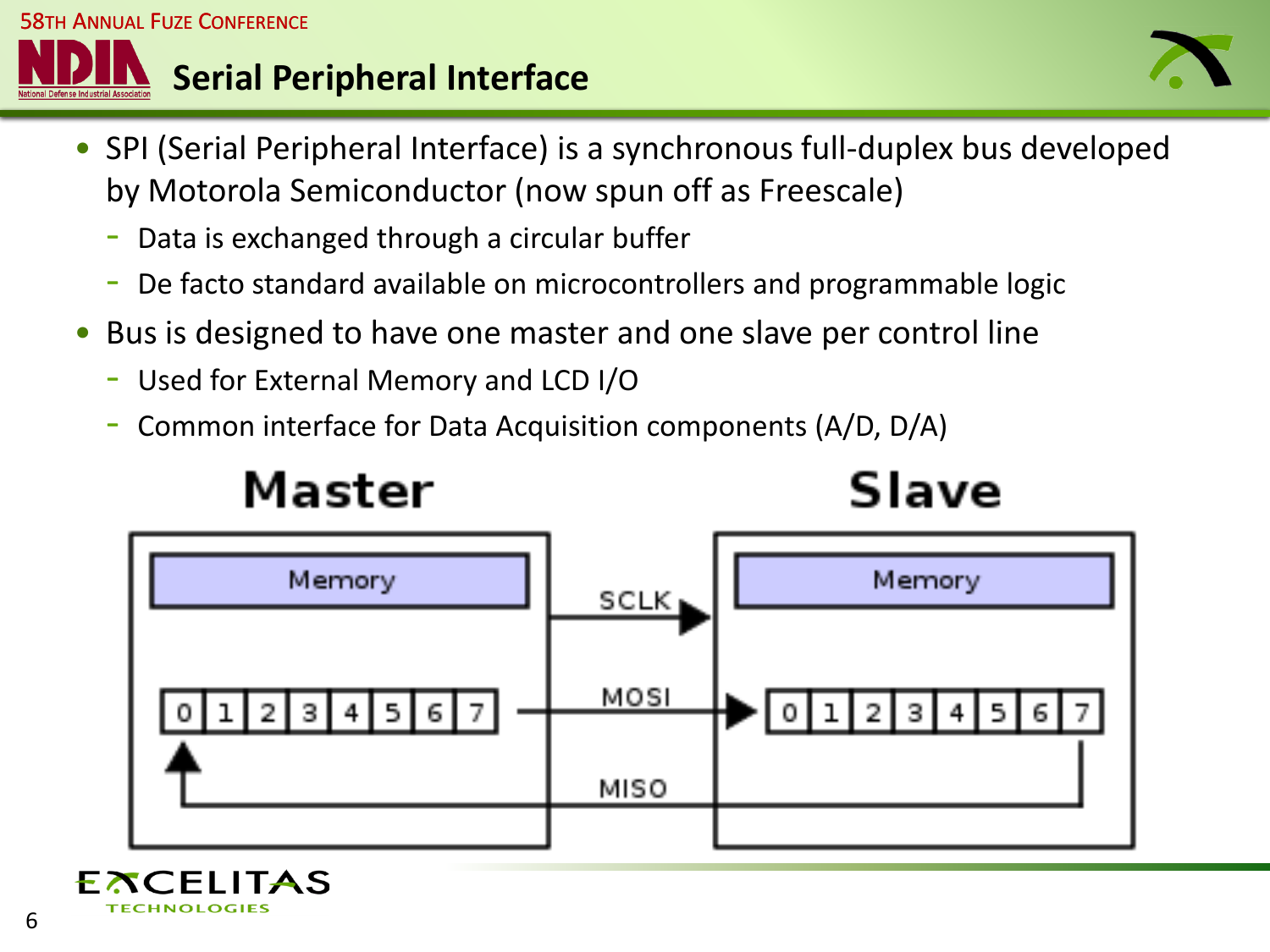## **ARINC 429 Data Bus Between Modules**



- ARINC-429 is a combination of a two-wire full-duplex physical layer and communication protocol
- Physical layer consists of one line transmitter and one or more receivers
- 100KHz bit rate proposed

**58TH ANNUAL FUZE CONFERENCE** 

- Four bit separation between data frames
- Tri-state signal combining signal and clock
- Clock integrated through 50% duty cycle between data and ground state





**ARINC429 Signal Waveform Parameters** 

|                        | <b>High Speed</b>                 |
|------------------------|-----------------------------------|
| <b>Bit Rate</b>        | 100 kbps $\pm$ 1%                 |
| 1 bit time             | 10 $\mu$ sec $\pm 2.5\%$          |
| $\frac{1}{2}$ bit time | 5 µsec $\pm$ 5%                   |
| <b>Rise Time</b>       | 1.5 $\mu$ sec $\pm$ 0.5 $\mu$ sec |
| <b>Fall Time</b>       | 1.5 $\mu$ sec $\pm$ 0.5 $\mu$ sec |
|                        |                                   |

**ARINC429 Signal Encoding** 

FXCELITAS **TECHNOLOGIES** 

*ARINC 429 Protocol Tutorial*. Avionics Interface Technologies, pp. 10-11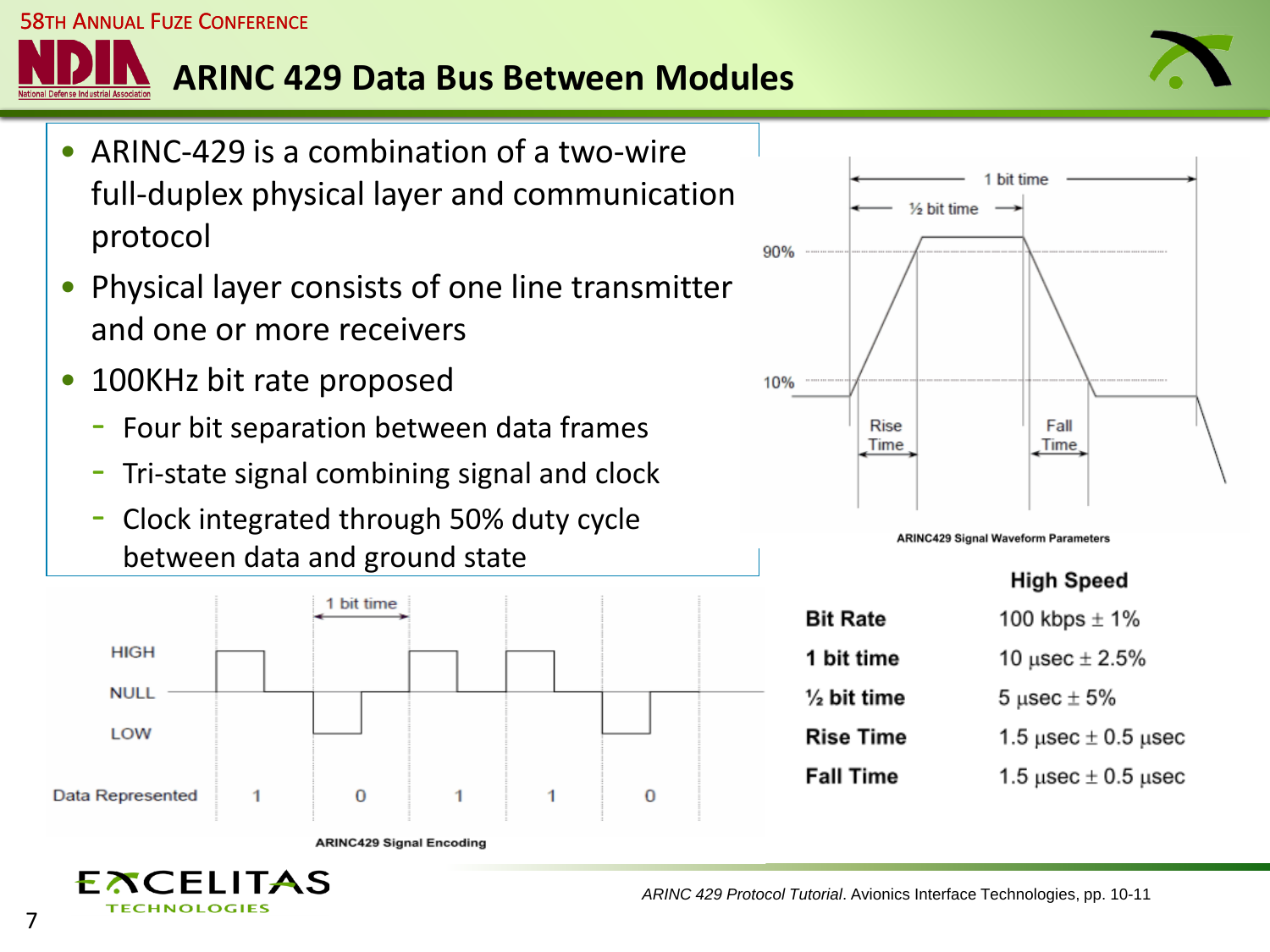#### 58TH ANNUAL FUZE CONFERENCE

### **Physical Layer Simulation with LTSpice**





- First Step was an electrical simulation of a single line driver and receiver
	- Simulation performed using LTSpice<sup>®</sup>
	- Models from Linear Technology and Texas Instruments
- Return impedance simulated by separation of  $2\Omega$  between driver and receiver

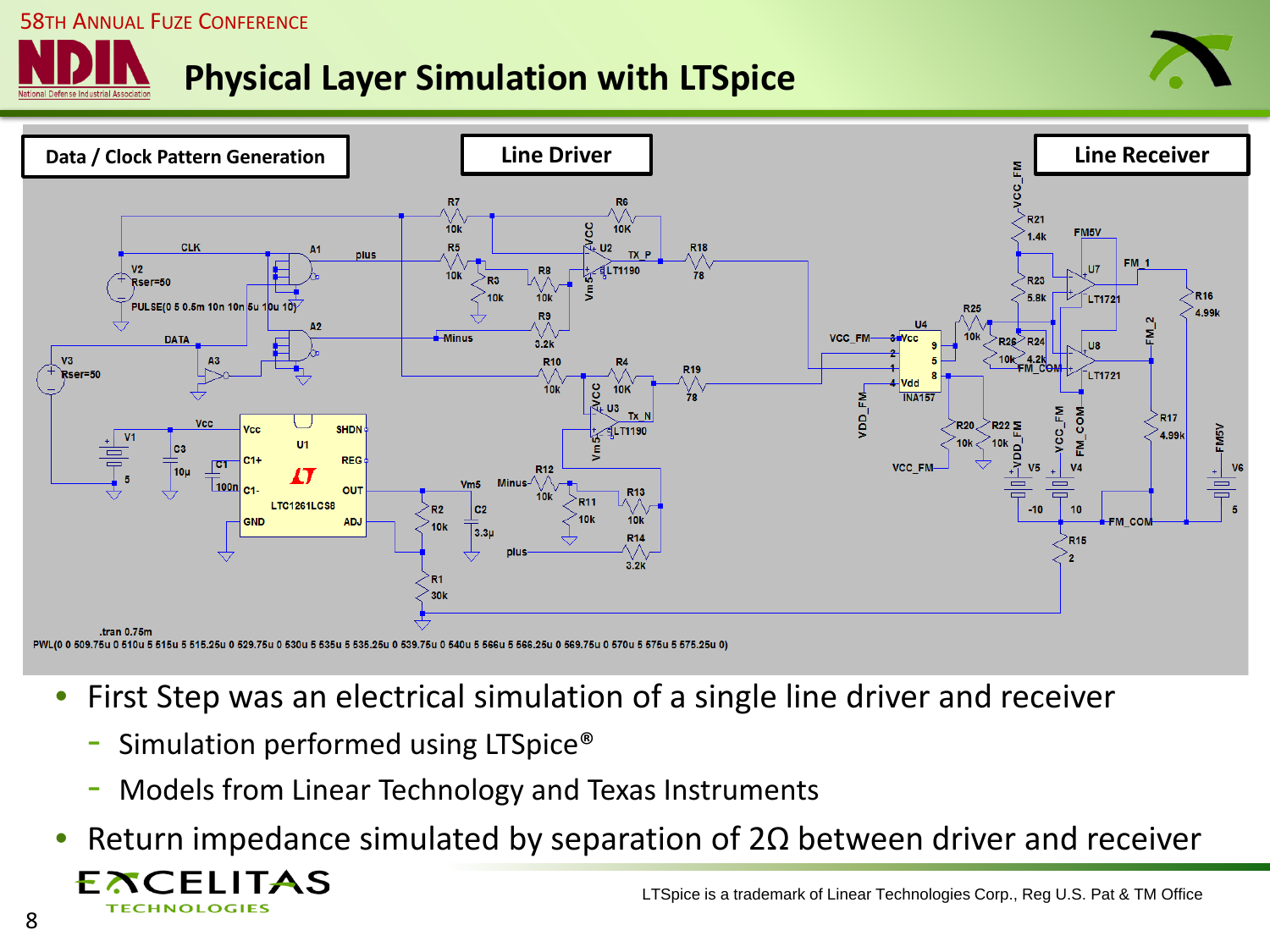#### 58TH ANNUAL FUZE CONFERENCE

#### **Line Driver and Receiver Simulation Plot**





- Line Driver and Receiver Transient Plot
	- Signal in Yellow is Output of Differential Amplifier U4
	- Digital state outputs from comparators U7 & U8 using signal from U4

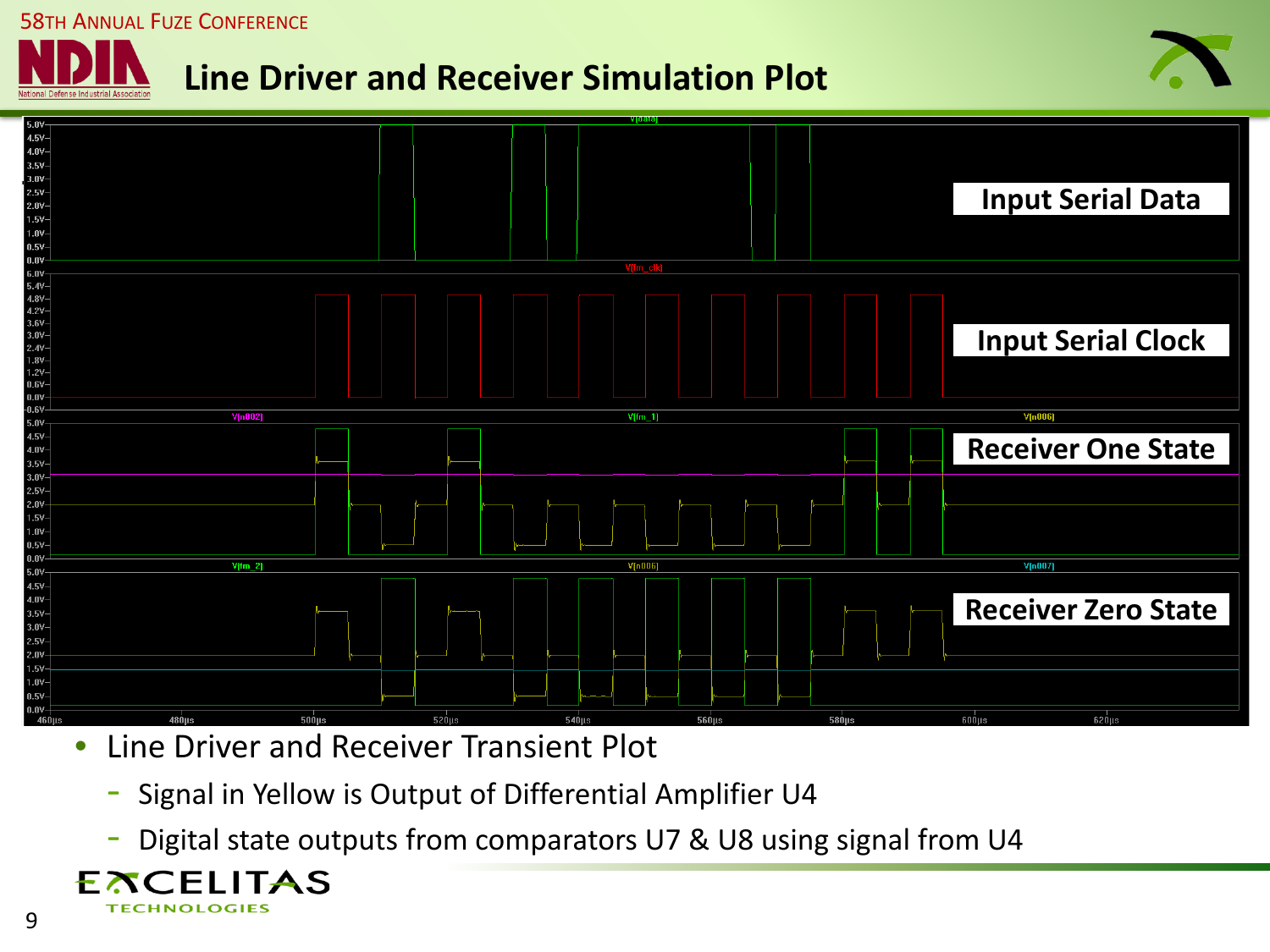

#### **Network Structure**



- Prototype Network Structure
	- Full-Duplex four-wire structure between Electronic Module and Firing Modules
		- Physically connected with shielded twisted pair cable
		- Separate pair for transmission and receiving channel
	- MEM Master Electronic Module
		- Originates Communications requests
	- Up to *n* Firing Modules (FM)
		- Respond to requests
		- "Speak only when spoken to"
		- Only one FM Line driver active
			- All others in High impedance output mode
	- FM address handling through a protocol handler
	- Prototyped with programmable logic
- ASIC envisioned for production use **FXCELITAS**



**TECHNOLOGIES**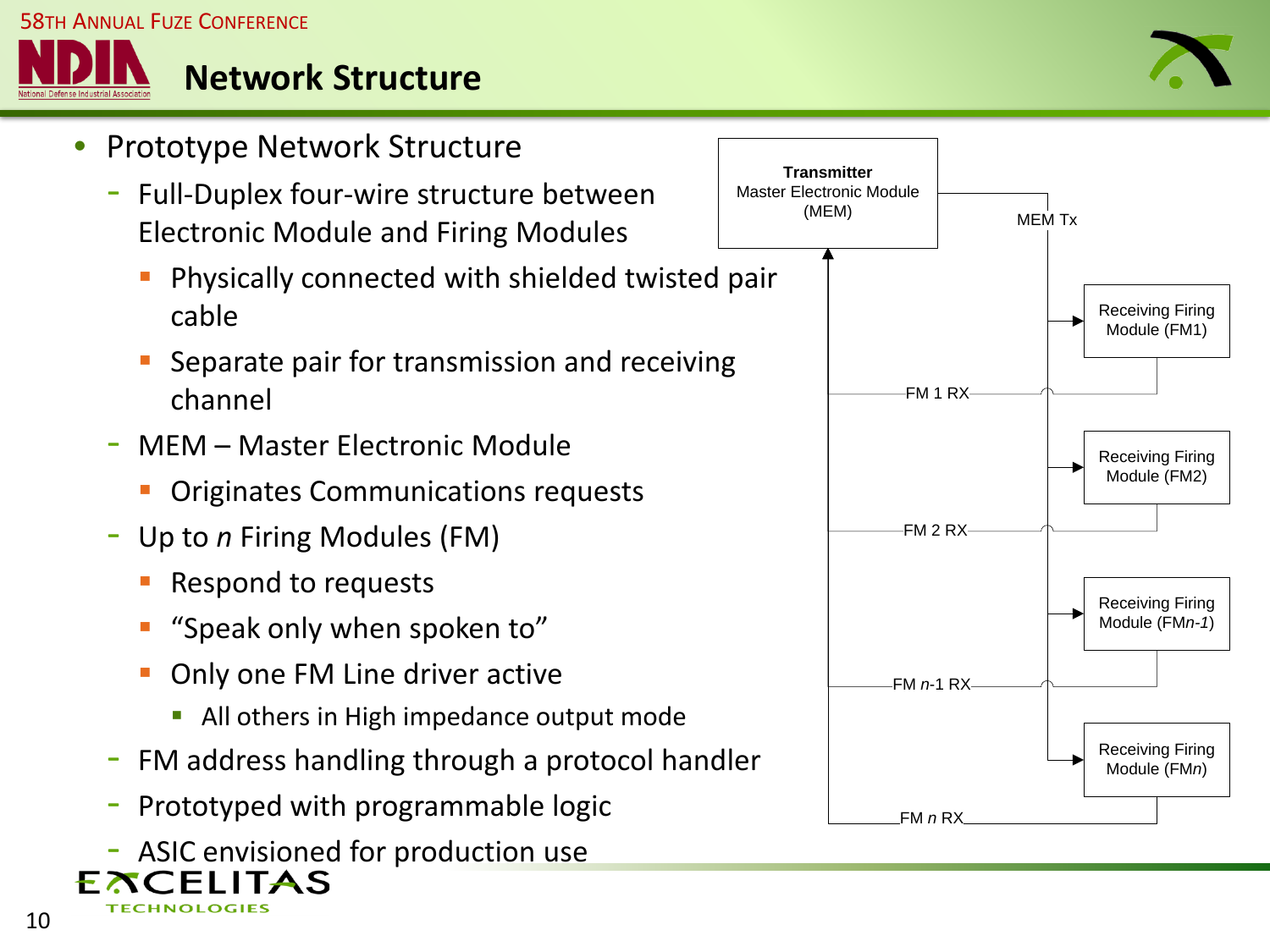



| 32 | 31 | 30   | 29 | 28 | 27                   | 26 | 25 24 |  | 23 22 |  | $\begin{array}{c} 21 \end{array}$ | $\frac{1}{20}$ |  | 19   18 | 17  | 16 | 15 | 14 | 13                | $\sim$ | -4.4 | 10 | o | $\overline{\phantom{a}}$ |  |  |  |  |
|----|----|------|----|----|----------------------|----|-------|--|-------|--|-----------------------------------|----------------|--|---------|-----|----|----|----|-------------------|--------|------|----|---|--------------------------|--|--|--|--|
|    | EF | ∶∣oF |    |    | #Frame<br>Frame Data |    |       |  |       |  |                                   |                |  |         | R/W |    |    |    | <b>FM Address</b> |        |      |    |   |                          |  |  |  |  |

- The data frame shall be 32 bits long
- The general elements of the frame consists of:
	- FM Address
		- Eight bits (255 FMs and Electronic Module)
	- Write or Read
		- 0 for Write, 1 for read
	- Frame data  $-$  16 bit length
	- Frames in transaction (1 to 8)
	- First Frame (OF) and End Frame (EF) bits
		- Beginning and ending of a transaction
	- Parity bit
		- Insures that that number of 1s transmitted is an odd number
		- Bit set or cleared to obtain count

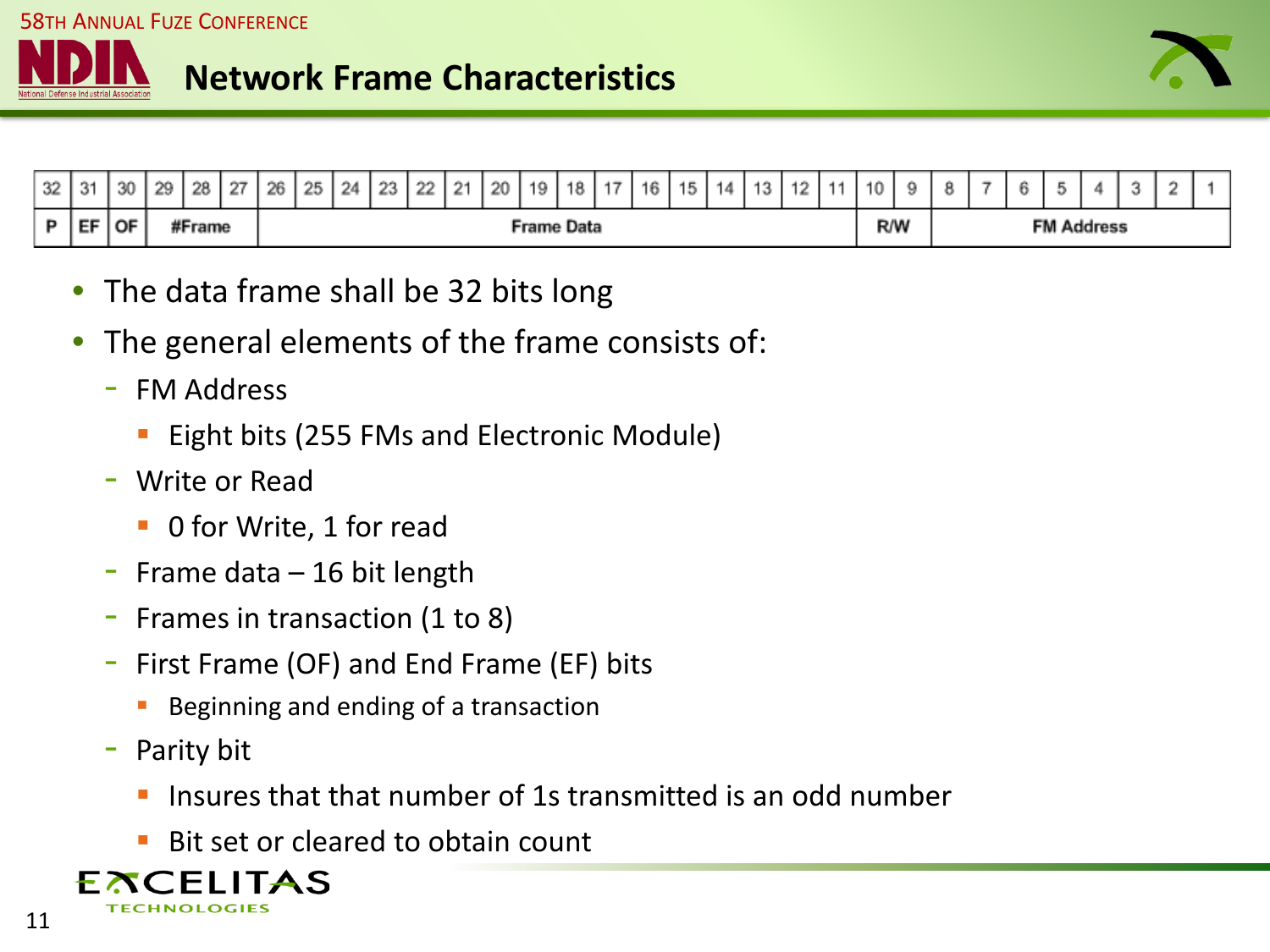



- Initial proof of concept will incorporate elements of the FM Mockup
	- Digital Potentiometer to simulate Analog Timer
	- Digital Switch to handle timing range selection
- Initial proof of concept of FM protocol handler performed with a Kinetis® microcontroller board
	- Standard Arduino R3 form factor for expansion board design
	- Single SPI and  $I^2C$  ports on board target device
- Off the shelf Line Driver and Receiver (Holt Integrated Circuits HI-8592)



**TECHNOLOGIES**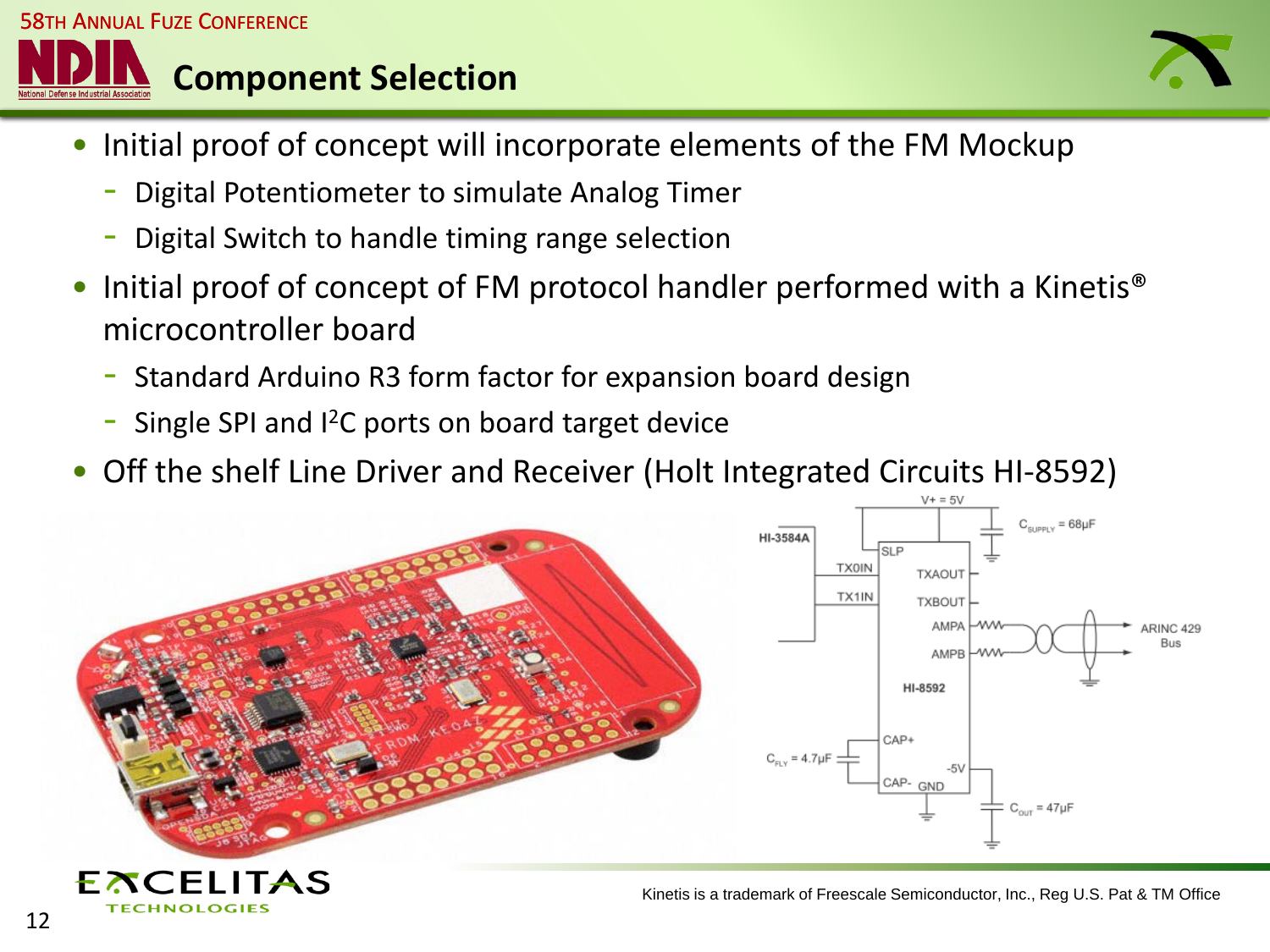



- Design Validation of Proof of Concept
	- Will modify a small ESAD design to prototype MEM and FM modules
		- ESAD successfully tested in high acceleration missions
- Design will prove and "dial in" network use in *n*-FM system
	- Examine reliability of strict Bus Drop versus Star Topology
- Network part of larger effort in multi-effects Fuze system development
	- Contact transmission, Charging, and Low Voltage Power Supply
- Goal of a cost-effective, highly manufacturable multi-effects Fuze



*ARINC 429 Protocol Tutorial*. Avionics Interface Technologies, pp. 6

**TECHNOLOGIES**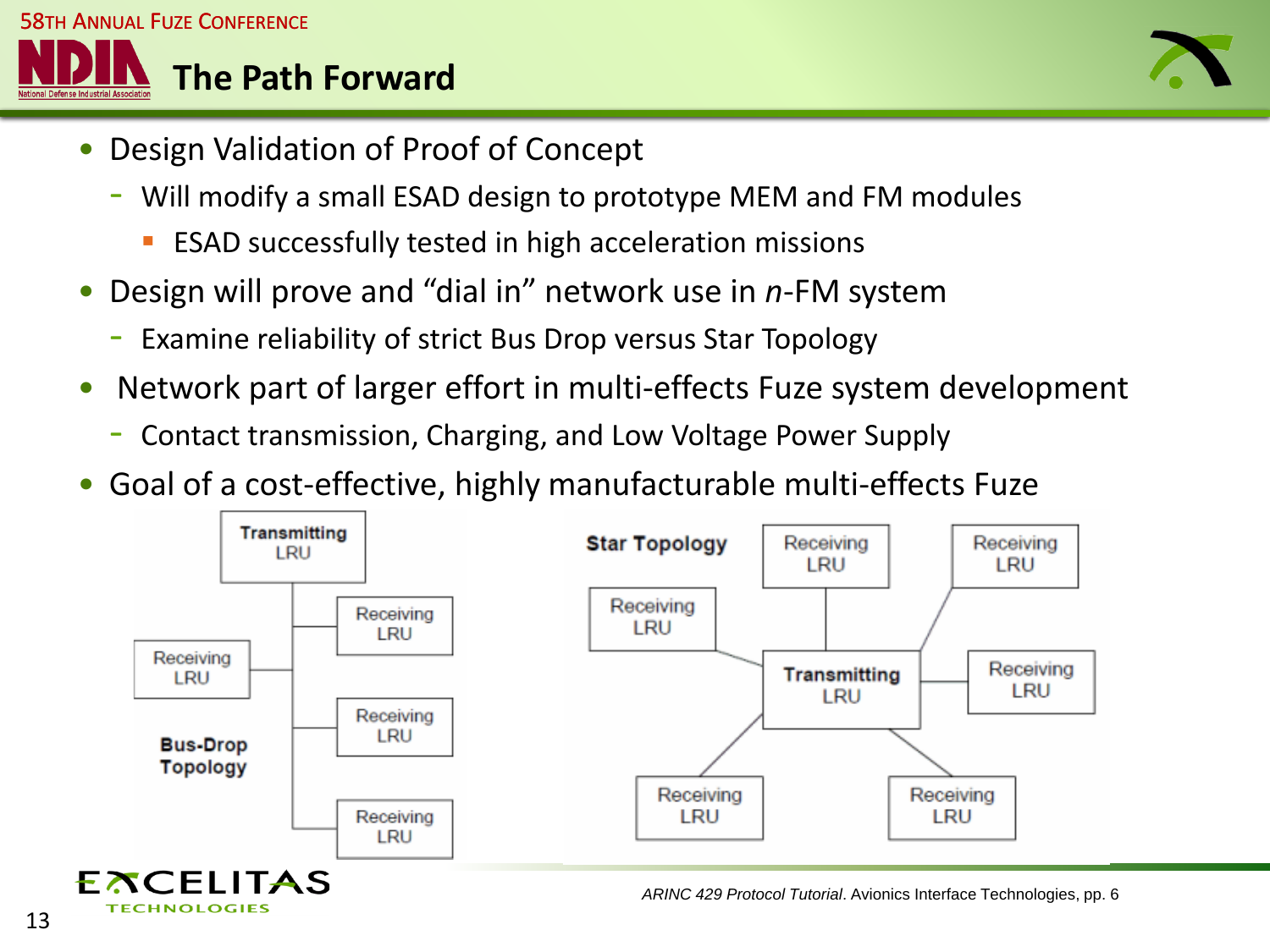

#### **Excelitas Technologies, Advanced Electronics Systems**



#### **Steven P. Cornett Dr. Glen Kading**

- Electrical Engineer, Energetic Systems
- (937) 865-6154
- [steven.cornett@excelitas.com](mailto:steven.cornett@excelitas.com)

- Electrical Design Leader, Energetic Systems
- (937) 232-7375
- [Glen.kading@excelitas.com](mailto:Glen.kading@excelitas.com)

- Programs Leader, Energetic Systems
- (937) 865-3544
- [Allen.Starner@excelitas.com](mailto:Allen.Starner@excelitas.com)

#### **Al Starner Roy Streetz**

- Vice President, Energetic and Power Systems
- (937) 353-2242
- [Roy.Streetz@excelitas.com](mailto:Roy.Streetz@excelitas.com)